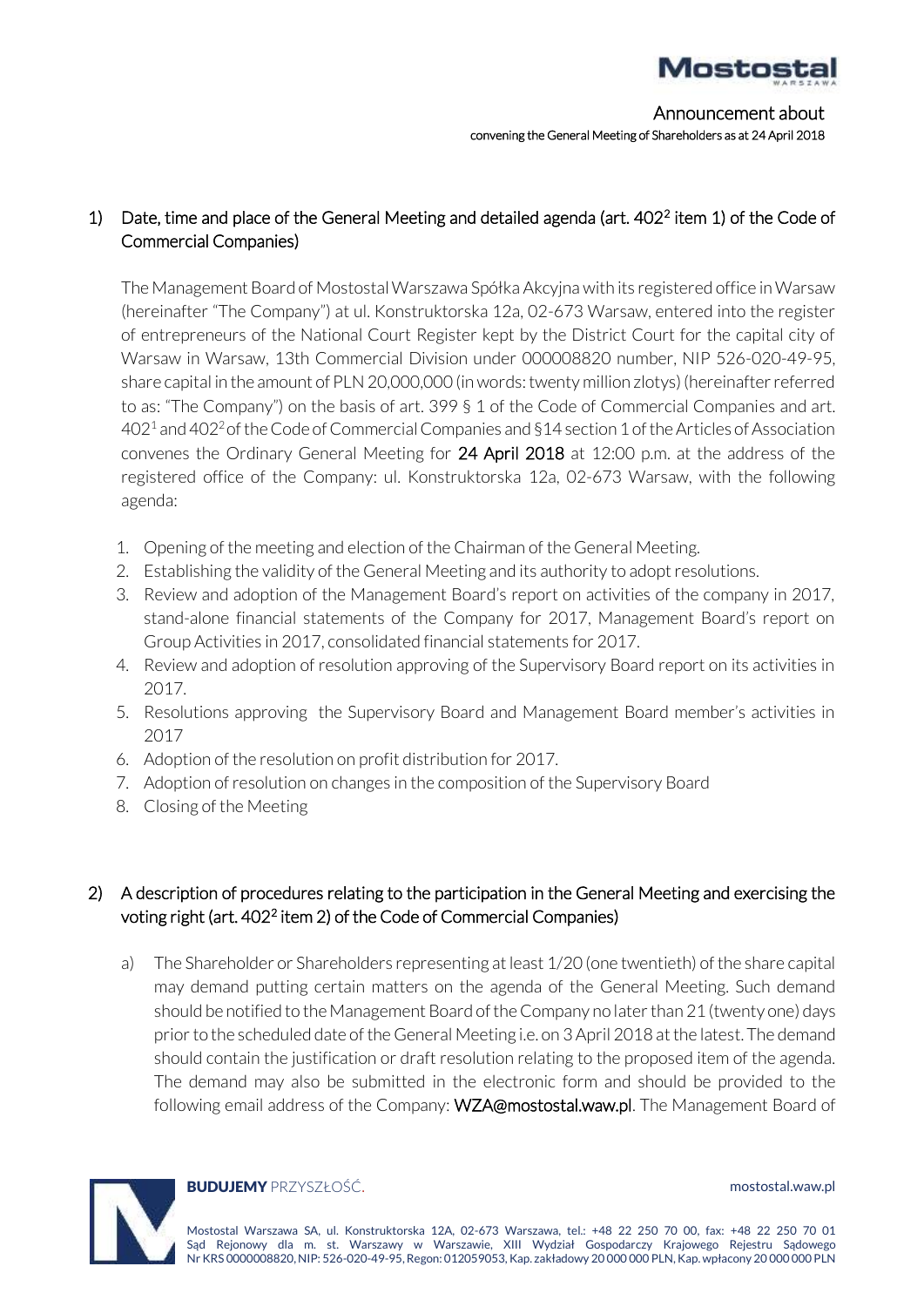

the Company shall immediately, however no later than 18 (eighteen) days prior to the scheduled date of the General Meeting announce the changes in the agenda, introduced at the request of the Shareholders i.e. on 6 April 2018 at the latest. The announcement shall be made in the manner relevant for convening the General Meeting.

The Shareholder or Shareholders, referred to above should prove holding of the relevant number of shares as at the date of submitting a demand, attaching to the demand a deposit certificate or a named certificate confirming the right to participate in the General Meeting issued by the entity holding the securities account in accordance with the regulations on trading in financial instruments, and in the case of shareholders being legal persons or partnerships, confirm also the authorization to act on behalf of this entity attaching a current extract from the National Court Register or in the case of shareholders being natural persons – a copy of the document confirming identity of the shareholder. In case of the shareholders notifying the demand with the use of electronic communication media, the documents should be sent in the PDF format.

b) The Shareholder or Shareholders representing at least 1/20 (one twentieth) of the share capital may prior to the date of the General Meeting notify to the Company in writing or with the use of electronic communication media the draft resolutions with a justification relating to the matters put on the agenda of the General Meeting or matters which are to be introduced to the agenda. Draft resolutions should also be provided to the following email address of the Company: [WZA@mostostal.waw.pl.](mailto:WZA@mostostal.waw.pl) The Company shall immediately publish draft resolutions on its website.

The Shareholder or Shareholders, referred to above should prove holding of the relevant number of shares as at the date of submitting a demand, attaching to the demand a deposit certificate or a named certificate confirming the right to participate in the General Meeting issued by the entity holding the securities account in accordance with the regulations on trading in financial instruments, and in the case of shareholders being legal persons and partnerships, confirm also the authorization to act on behalf of this entity, attaching a current extract from the National Court Register or in the case of shareholders being natural persons – a copy of the document confirming identity of the shareholder. In the case of the shareholders notifying the draft resolutions with the use of electronic communication media, the documents should be sent in the PDF format.

- c) Each of the Shareholder may during the General Meeting notify the draft resolutions relating to the matters put on the agenda.
- d) 1. The Shareholder may vote differently for each of the shares held.

2. The Shareholder may participate in the General Meeting and exercise the voting right in person or by proxy. The right to appoint a proxy at the General Meeting and a number of proxies may not be limited. The form enabling to exercise the voting right by proxy including the details specified in art. 402<sup>3</sup> of the Code of Commercial Companies has been published on the website: www.mostostal.waw.pl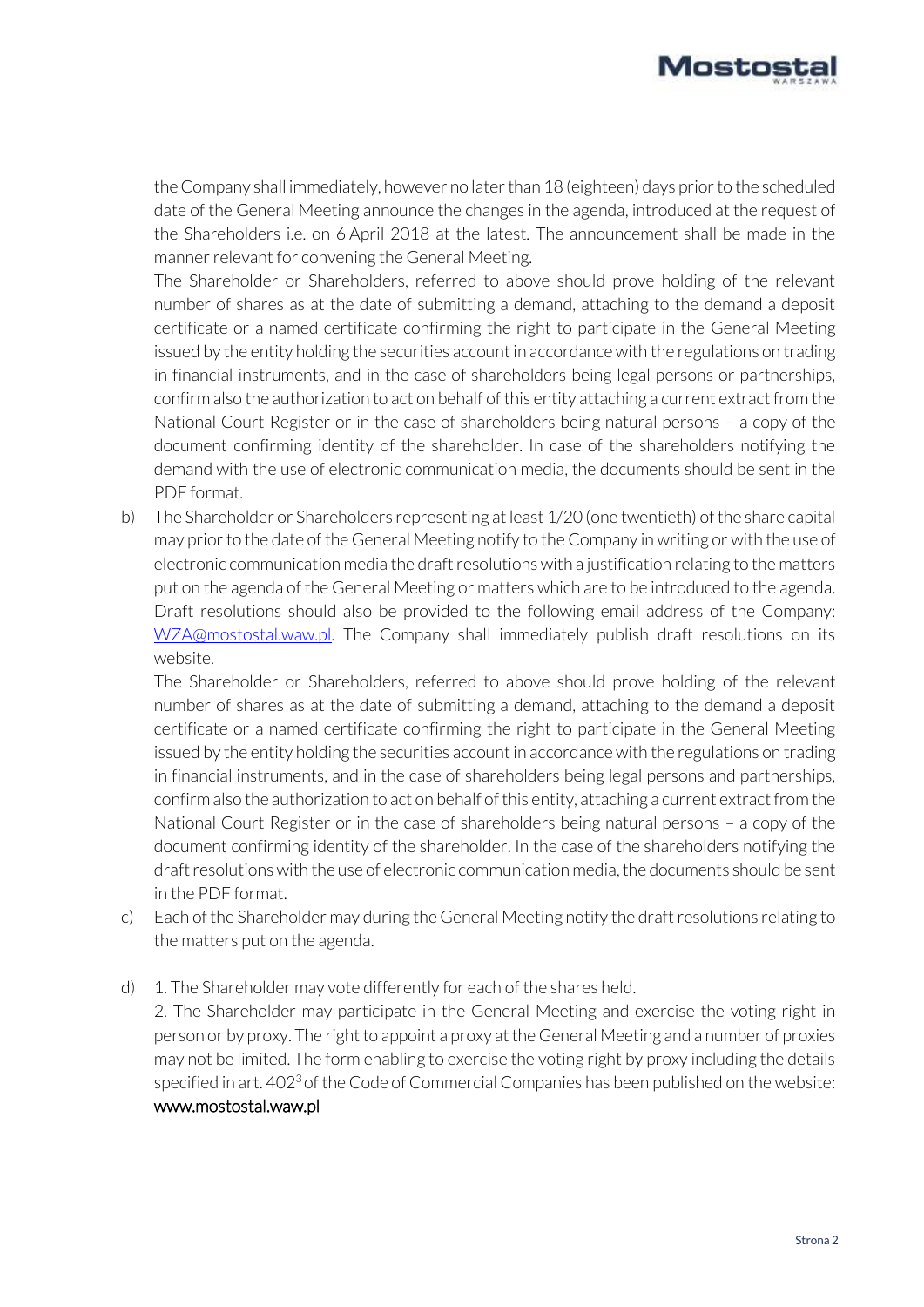

3. The Proxy performs all rights of the shareholder at the General Meeting, unless the document of proxy provides otherwise.

4. The Proxy may grant further proxies, if this is stated in the document of proxy.

5. The Proxy may represent more than one Shareholder and vote differently for the shares of each Shareholder.

6. The Shareholder holding shares recorded on more than one securities account may appoint separate proxies to exercise the rights attached to the shares recorded on each of these accounts.

7. The proxy to participate in the General Meeting and exercise the voting right shall be granted in writing or in the electronic form. Granting of the proxy in the electronic form does not require using a safe electronic signature verified by a valid qualified certificate.

8. The Shareholder notifies the Company one day prior to the scheduled date of the General Meeting at the latest of granting the proxy in the electronic form by sending to the following email address of the Company[: WZA@mostostal.waw.pl](mailto:WZA@mostostal.waw.pl) the proxy in the PDF format prepared on the proxy form made available by the Company and legibly signed by the Shareholder, or person(s) authorized to represent the Shareholder. In the case of Shareholders on whom the legal provisions confer the legal personality, the current extract from the relevant register in the PDF format should be sent with the proxy. The above manner of notification enables, although in a limited way, identification of the Shareholder and their proxy and the verification of the validity of the proxy.

The Shareholder bears risk associated with granting the proxy and notifying the Company of granting it in the electronic form in the manner different than indicated in item 8.

9. The above procedure shall be applied accordingly to revoke the proxy.

10. The Shareholder or proxy of the Shareholder should hold a document with a photograph confirming their identity and present such document at each request of the Company or the Chairman of the General Meeting.

11. If the member of the Management Board, member of the Supervisory Board, employee of the Company or a member of bodies or employee of a subsidiary of the Company is the proxy at the General Meeting, the proxy may authorize them to representation at only one General Meeting. The Proxy is obliged to disclose to the Shareholder the circumstances indicating the existence of or the possibility of arising a conflict of interest. Granting of further proxy shall be excluded. The Proxy, referred to above, shall vote in accordance with the instructions given by the Shareholder.

12. The Shareholder may neither in person nor by proxy vote on the adoption of resolutions relating to their responsibility towards the Company on any grounds, including granting a vote of acceptance, release of the obligation towards the Company and a dispute between them and the Company.

e) The Articles of Association does not provide for the participation in the General Meeting with the use of electronic communication means.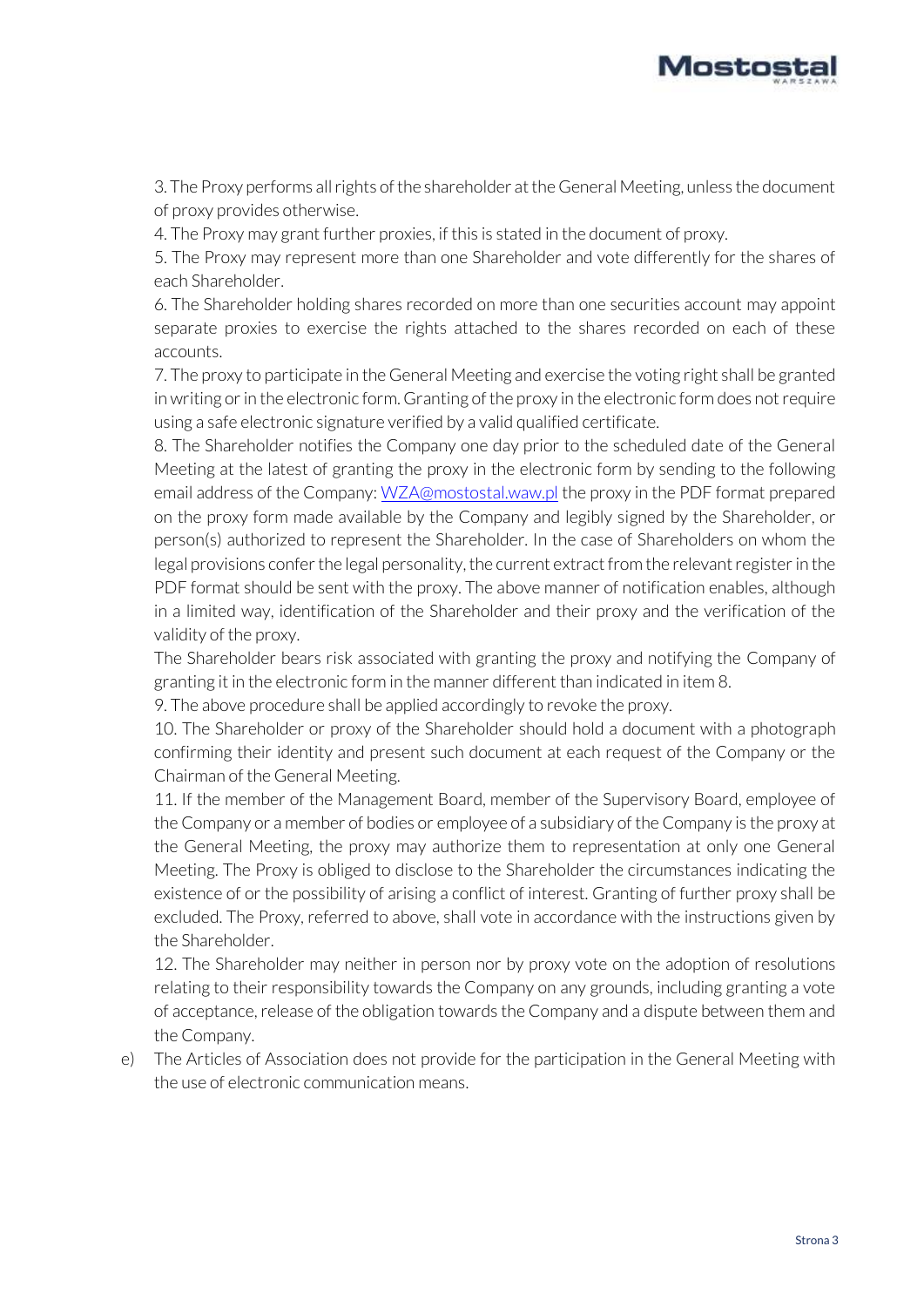

- f) The Articles of Association does not provide for speaking at the General Meeting with the use of electronic communication means.
- g) The Regulations of the General Meeting of the Company do not provide for exercising the voting right by correspondence or with the use of electronic communication means.
- h) The Shareholder has a right to demand being issued the copies of motions in the matters covered by the agenda within one week prior to the General Meeting.

## 3) Record Date (art. 402<sup>2</sup> item 3) of the Code of Commercial Companies)

The Record Date in accordance with art.406<sup>1</sup> of the Code of Commercial Companies is 8 April 2018.

4) Information on the right to participate in the General Meeting (art. 402<sup>2</sup> item 4 of the Code of Commercial Companies)

Only persons being the shareholders of the Company 16 (sixteen) days prior to the date of the General Meeting (the record date of participation in the General Meeting) have the right to participate in the General Meeting, i.e. on their securities account the shares of the Company will be recorded as at 8 April 2018.

No later than after making this announcement about convening of the General Meeting (i.e. no earlier than 29 March 2018) and no later than until 9 April 2018 (the first working day after the Record Date) they will submit to the entity holding a securities account the request to issue a named certificate of the right to participate in the General Meeting.

## 5) Access to the documentation and draft resolutions (art. 402<sup>2</sup> item 5) of the Code of Commercial Companies)

The full text of the documentation which is to be submitted to the General Meeting and the draft resolutions are available in the document form at the address of the registered office of the Company at ul. Konstruktorska 12a, 02-673 Warsaw, at the Office of the Management Board (6th floor), from 29 March 2018 to 24 April 2018, from 10.00 a.m. to 4 p.m. and in the electronic form in the PDF format on the website of the Company[: www.mostostal.waw.pl.](http://www.mostostal.waw.pl/)

# 6) Website of the Company (art.  $402<sup>2</sup>$  item 6 of the Code of Commercial Companies)

Information relating to the General Meeting is made available at the following address of the website of the Company: [www.mostostal.waw.pl.](http://www.mostostal.waw.pl/)

# 7) Certificate of attendance. List. List of Shareholders entitled to participate in the General Meeting (art. 406<sup>3</sup> and art. 407 of the Code of Commercial Companies)

1. At the request of the Shareholder entitled to dematerialized bearer shares, notified no earlier than after making the announcement on convening the General Meeting and no later than on the first working day after the Record Date, i.e. between 29 March 2018 and 9 April 2018, the entity holding a securities account shall issue a named certificate of the right to participate in the General Meeting. The content of the certificate is specified in art.  $406<sup>3</sup>$  \$3 of the Code of Commercial Companies.